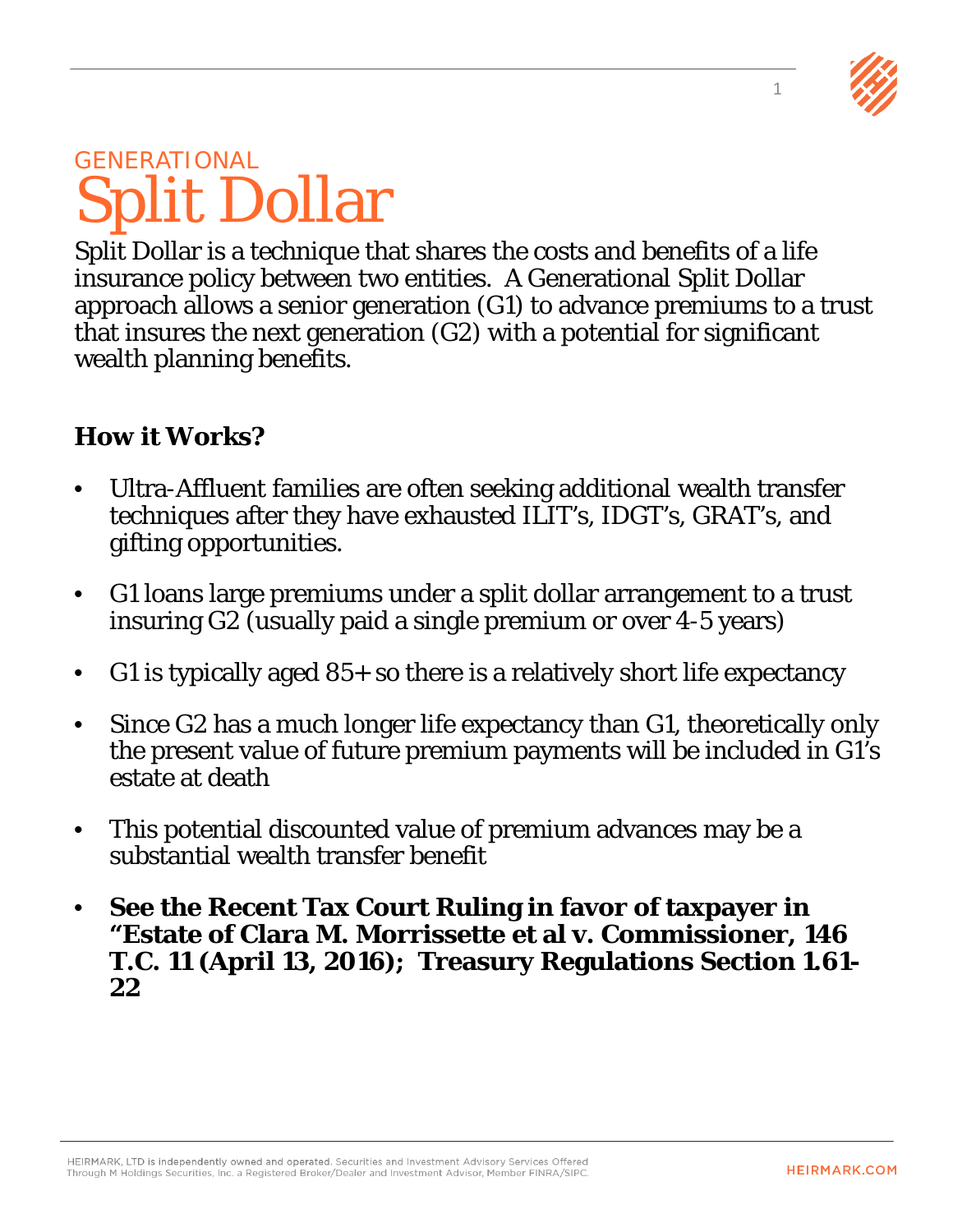

## GENERATIONAL Split Dollar



#### **In "Estate of Clara Morrissette et al v. Commissioner", Clara Morrissette advanced \$29.9M in premium dollars and only \$7.497M was includable in her estate. See full ruling for details**

**HEIRMARK DOES NOT PROVIDE TAX OR LEGAL ADVICE. PLEASE SEEK YOUR OWN QUALIFIED LEGAL AND TAX ADVISORS FOR SPECIFIC ADVICE AND RECOMMENDATIONS.**